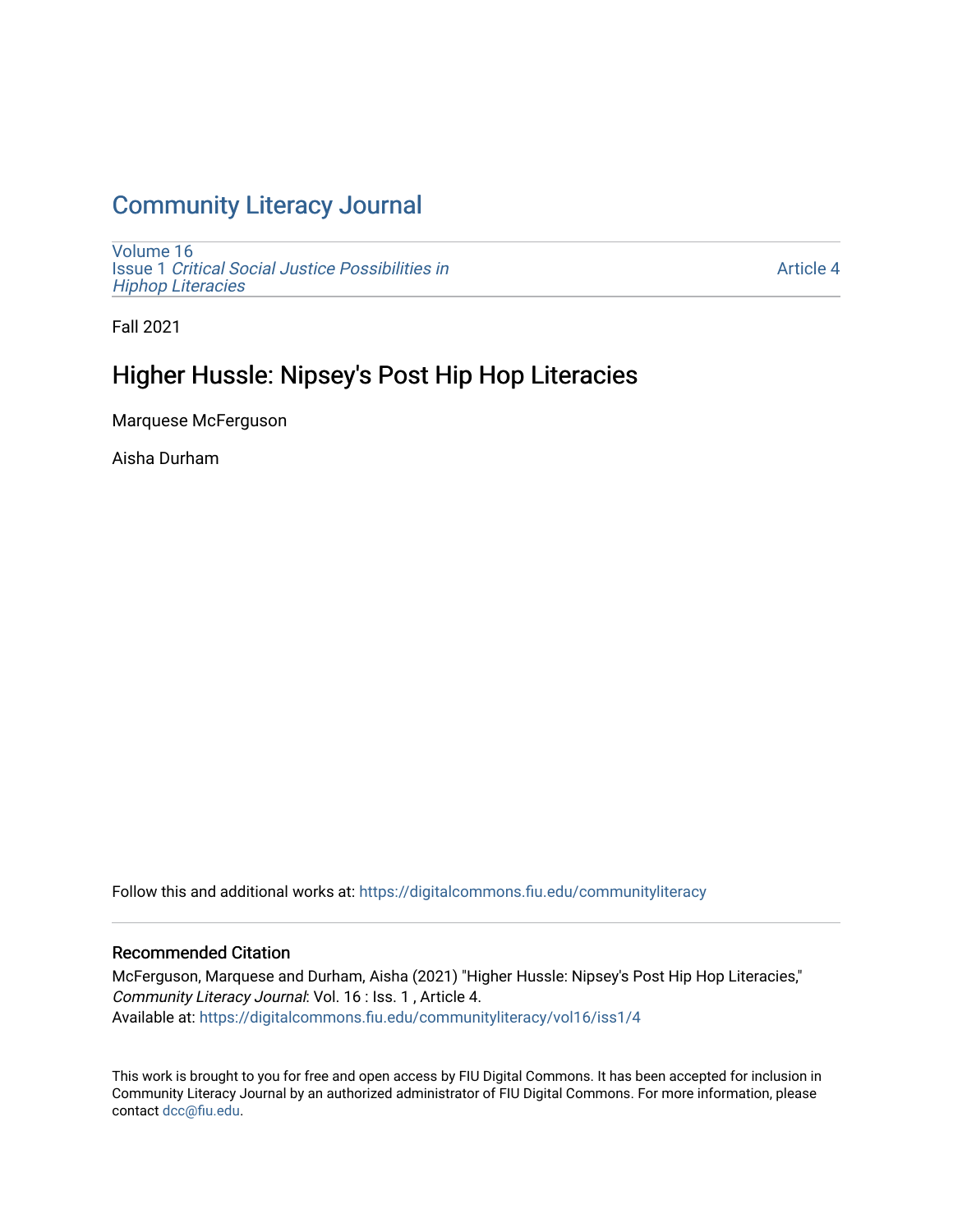# **Higher Hussle: Nipsey's Post Hip Hop Literacies**

# *Marquese McFerguson and Aisha Durham*

### *Abstract*

Nipsey Hussle is a post hip hop icon. In this essay, we mine popular music and media coverage of Nipsey to describe his artistry and advocacy anchored by his articulation of an African American diasporic identity, his ambivalence as an independent rapper within a mainstream music industry, and his leverage of Black capital in his Crenshaw community. We address these relationships—identity, industry, and community—to situate Nipsey within African American and hip hop literacies. By recalling relationships and roots, we call attention to emancipated blackness enacted by Nipsey Hussle.

#### *Keywords*

hip hop literacies, post hip hop generation, Nipsey Hussle, hip hop culture, diasporic identity

Tipsey Hussle is an East African West Coast native son. The Eritrean-American Grammy-winning Rollin' 60s Crip-come-rapper-activist was catapulted to global fame after collecting Crenshaw cred for mixtapes reminiscent of th can Grammy-winning Rollin' 60s Crip-come-rapper-activist was catapulted to global fame after collecting Crenshaw cred for mixtapes reminiscent of the South Central street-savvy, politically-grounded "real" rap that reigned a generation earlier. A Tupac for our time, Nipsey delivers poetic hood prophecies that inform post hip hop generation critical social justice possibilities (Perry). In this article, we mine lyrics and interviews from his music catalog and media coverage to describe his artistry and advocacy, which are anchored by (1) an explicit articulation of a Black gangsta and global or transnational identity (Richardson 13), (2) a claim to Black independence as a contracted rapper within a white-owned commercial music industry, and (3) a direct investment in Black capital by building a brand, clothing store, and a coworking space for his Crenshaw community. These publicly-available media discussions about his relationships with identity, industry, and community define Hussle's hip hop literacies (Richardson & Ragland). By recalling these relationships, we call attention to the higher hustle by the hip hop icon to embody and enact liberation or emancipated blackness.

Hussle represents the post hip hop generation. M.K. Asante defines post hip hop as a "now" period of sociopolitical transition when self-aware Black youth *stand against* the "minstrel toxins" marketed by multinational music conglomerates and *stand with* the previous hip hop generation to combat community concerns, such as racial profiling (Asante 5-7; Durham 254). Put plainly, Asante asserts his generation will no longer be "collectively identified by a genre of music that we don't even own"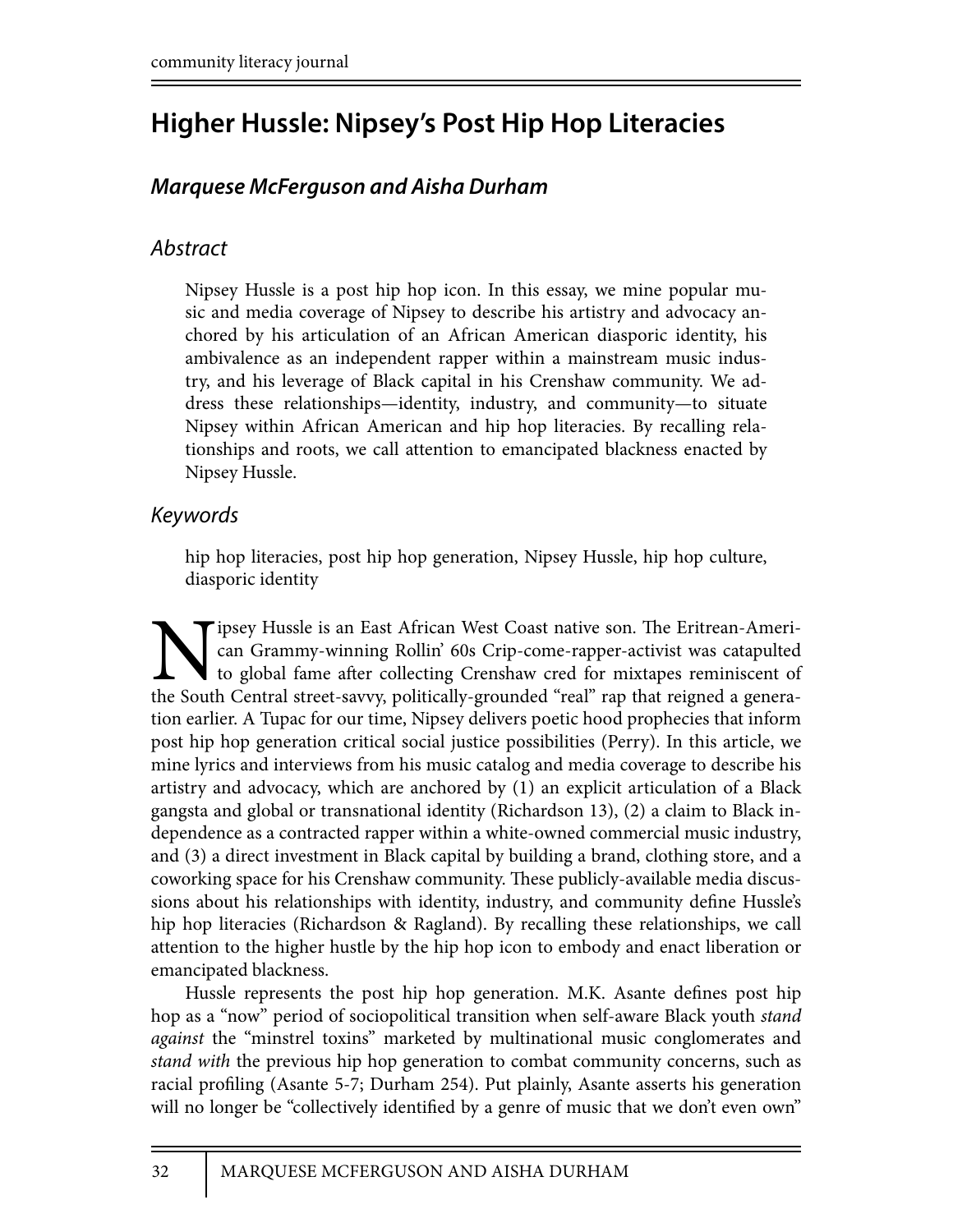(5). Hussle addresses the structural constraints of Black artistry in commercial media. He opts to remain an independent artist for much of his career in order to retain creative and economic control of his music and his brand by launching a record label, All Money In (Asghedom, "Nipsey Breaks Down Gang Culture"). Later, we return to Hussle's contentious relationship with the music industry to address how this stance attempts to defy the capitalist logic of blackness as a commodity.

In addition to his positions about community and commercial interests, Asante identifies the use of the term "post" as a generational construct that transcends music. He extends canonical research by Bakari Kitwana who distinguishes the hip hop generation from the white-oriented Generation X and demarcates it as a post-civil rights one for minoritized groups born between 1965-1984 (28-32). Hussle is part of the "post" generation grappling with the intensification of globalization, police militarization, mass incarceration, consecutive wars, economic instability, and job insecurity (Durham 254). Born in 1985, Hussle comes of age when West Coast-influenced (gangsta) hip hop dominates American popular culture and when a decades-long drug war is waged by California governor-turn-president Ronald Reagan. For example, mandatory minimum sentences for crack possession are introduced and harsher penalties for gang affiliation are redefined as "street terrorism" in California (Van Hofwegen). Local law enforcement amass federally-funded military-grade weaponry to launch unrelenting drug sweeps, busts, raids, and stings that place entire communities of color under siege. By 1990, the prison population dramatically increases in California with 23% of all African American men ages 20-29 cycling through some form of criminal justice supervision (e.g., prison, jail, probation, or parole) (Mauer and Huling 1). The popular perception and public policies shape the lived reality of Hussle and the post hip hop generation.

The lived reality of Black youth in South Central is repackaged as "real" rap in popular culture. It is a commodified celebration of drug-related street life that Asante suggests the "post" repudiates. Researchers addressing Black masculine scripts or gender performances have described the hard body or brash bravado in "real" rap as a strategic pose needed for street life survival (Jackson 70; McFerguson, "Outkasted Black Masculinity" 69; White 43). Lifting the public-facing mask, contemporary hip hop studies also explores the interiority of Black masculinity that includes expressions of self-doubt, stress, and anxiety (Forman 1-2; McFerguson, "Unveiling Our Scars" 79). Compton's Kendrick Lamar is an often-cited example (Chang). This search for deeper meaning animates the generational critique of gangsta hip hop in popular culture. It is important to note neither Lamar nor Hussle abandon "the real" wholesale. They work with it. Hussle, unapologetically references his gang association, which is sometimes noted by artists to gain respect and credibility in the rap industry (Gee). He is legible alongside prominent California predecessors (e.g., DJ Quik, MC Eiht, Eazy E, Kurupt, Snoop Dogg, Mack 10) and contemporaries (e.g., Game, YG 400, Jay Rock, ScHoolboy Q, Vince Staples). Still, he is also revered as an emcee for his ability to depict the fullness of Black life in the South Central District similar to filmmakers John Singleton (*Boyz n the Hood*) and Ryan Coogler (*Fruitvale Station*). Hussle's depictions sometimes rely on heterosexist homophobic hyperviolent language. Here, we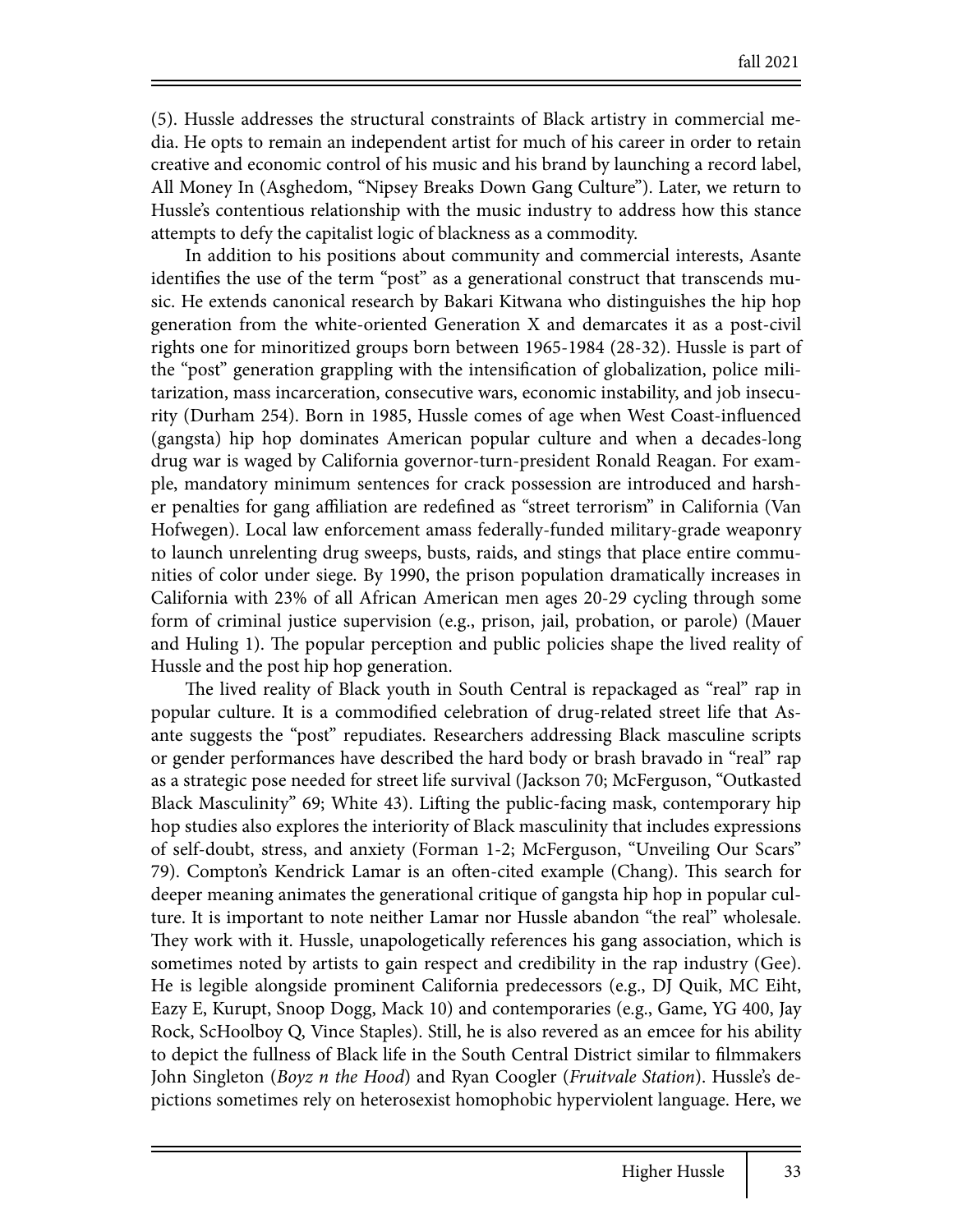might suggest Hussle rejects "the real fake" that he calls the "rap nigga" (Asghedom, "Rap Niggas"). The "rap nigga" is the media-manufactured gangsta minstrel defining Black men from the "post" generation. Instead, he rescripts the gangsta by lifting the mask and by identifying the structural conditions that produces him. In both interviews and lyrics, Hussle centers the devalued, dehumanized voices of his South Central community.

#### *Hip Hop Literacies*

The articulation of Black identity, independence in the industry, and investment in community exemplifies Hussle's hip hop literacies. Hip hop literacies are African-derived cultural practices developed by diasporic Black youth who manipulate, read, and produce language, gestures, and images to position and protect themselves in societies where they face public abandonment and precarious living conditions (Richardson and Pough 129; Richardson 2006, 43). Elaine Richardson situates hip hop literacies within broader Black ones, which are "based in the lived experiences of Black people and center the ways in which power and oppression operate in those experiences" (31). Hip hop literacies, in this way, are always already critical because they engage with power. Hip hop literacies serves as an important conceptual framework to understand the ways rappers perform and communicate culture, and it provides a critical lens to examine what Richardson describes as the interrelationship between performing products and performing authenticity and resistance in popular culture (12).

Street life is an important feature of hip hop popular culture where the gangsta or the African adapted trickster turned "bad nigger" in the African American folk tradition—figures prominently in the underworld and the sonic lifeworld of Nipsey Hussle (Richardson 13). In ghettofabulous style, bawdy or lewd language, and hustle street consciousness, the gangsta challenges both race and class performances by defying codes of Black respectability and the conventions of Black subordination under white supremacy (White 43-44). At the same time when the dope-dealing gangsta functions as a race-class rebel, the figure can also conform to traditional American ethos of meritocracy and bootstrap capitalism. Hussle, whose rap persona recalls hard work, grinds inside the informal economy. It parallels, and in a way exposes, the violent, exploitative relations of the formal one in capitalism. Hussle harnesses the gangsta from street life to center his experience and others working outside or at the bottom of the capitalist economy (much like the California-founded Black Panther Party and Black Lives Matter movement that privilege the working class). He imagines radical change from the bottom upward. We reference gangsta similarly. Its popular and political iterations inform his relationship to identity, the music industry, and the Crenshaw community. We mark these as hip hop literacies that aim for a higher hustle of emancipated blackness.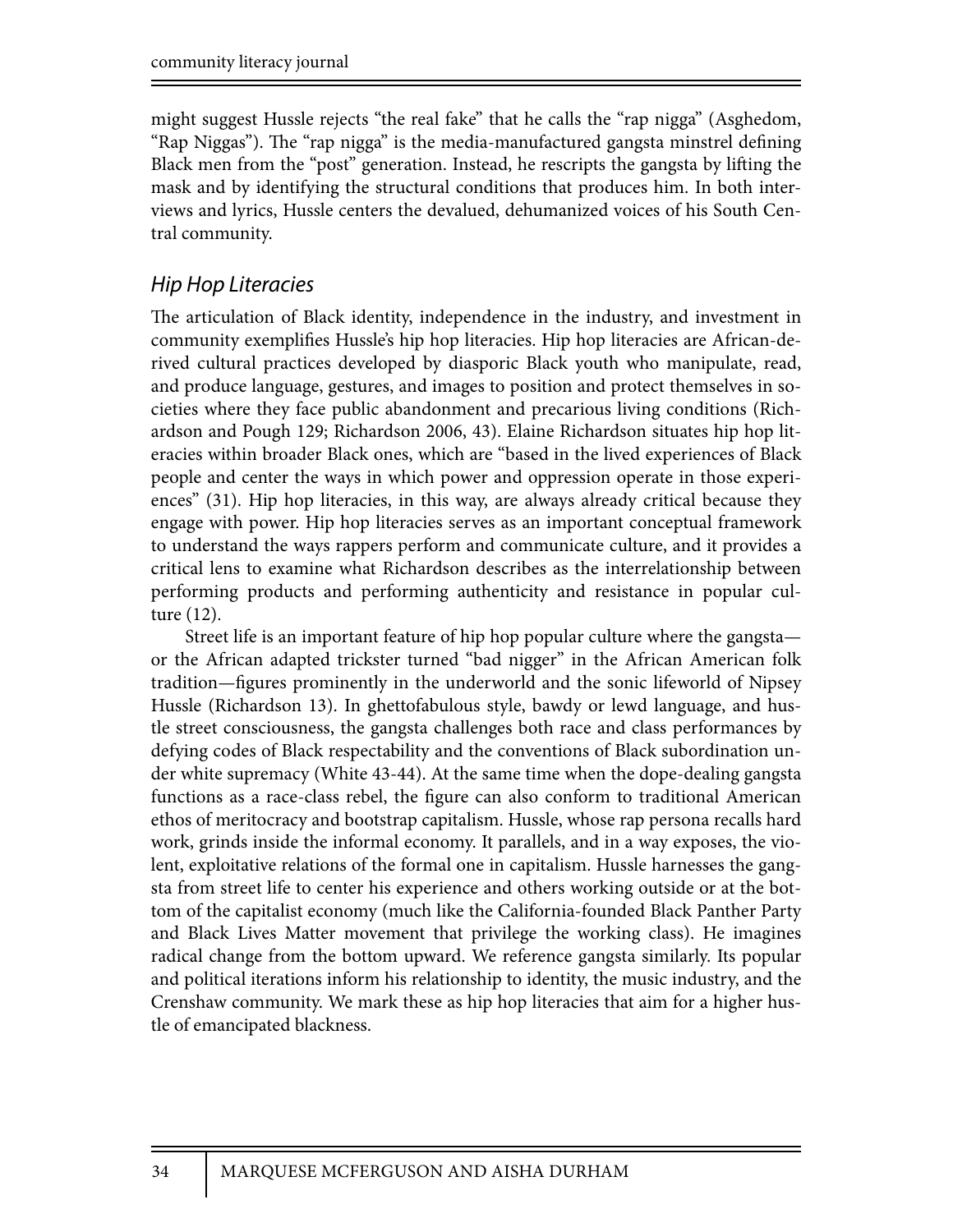#### *Hussle's Hip hop Literacies: Identity, Industry, and Community Identity*

Hussle's Black bicultural blood family and Rollin' 60s Crip gang family anchor his hip hop identity. Both identities are marginalized. In US race-based conversations, for example, Black American immigrant experiences are decentered (Celeste 3-4); and, in class-based conversations residents with gang reps are derided as social problems rather than potential problem solvers in the community. In a bell hooksian move, Hussle mines the marginal space as a productive place of identity formation that enables him to pivot across multiple points of difference. He reclaims the two identities to offer audiences transnational blackness and bottom-up "street consciousness" to reimagine Black belonging.

**Crip Family.** The transformation of the small-time hustle of an 11-year-old candymanshoeshine boy into the big Hussle begins after he leaves his mother's home to join the Rollin' 60s Crip family (Berish). He joins the gang to adapt and survive street life. In the song, "Crenshaw and Slauson (True Story)," for example, Hussle shares a harrowing coming-of-age narrative about the hardness that has robbed him of his humanness, his childhood. He remembers being a kind-hearted, humorous, charismatic kid who smiled often until he had to deal with violent threats (from rival gangs and aggressive cops), extreme poverty, and the tragic deaths of close friends in the "mean streets" (Asghedom, "Crenshaw & Slauson"). It hardens him. "I was raised in South Central LA … As kids we come from nurturing, but there is a lack of that, and the coldness you get from going outside and having to survive. You get in survival mode," he told a Hot 97 radio host (Asghedom, "Nipsey Breaks Down Gang Culture"). It is violence—the violence of poverty, aggressive policing, and other gangs—that moves Hussle to join the Rollin' 60s Crips.

The Crips carry multiple origin stories. Before its gang reputation, Crips might have reflected parts of the Black Power Movement when groups like the Black Panther Party would regard the working class and lumpenproletariat (or so-called underclass) as vanguards of the revolution. Here, C.R.I.P. is an acronym for Community Revolution In Progress (Fremon). Another Crip origin story claims a group of teen boys banded together to protect themselves from other teen gangs in an increasingly violent Southern Los Angeles area (Williams). Both stories recall self-preservation and community protection as primary concerns for the creation of the Crips. These stories mirror the rapper who joins the gang for protection and who hustles in the formal and informal economy to preserve his community.

One way Hussle draws on his Crip identity as a rapper with street credibility is through his artistic collaborations that serve as a figurative olive branch to gang rivals. Together, the Pirus and Bloods are sworn enemies of the Crips. The decades-long bloodshed between the gangs is well documented (Peralta). Still, Hussle collaborates with The Game (Jayceon Taylor of Cedar Block Pirus), Jay Rock (Johnny McKinzie Jr. of Bounty Hunter Bloods), and YG (Keenon Jackson of Tree Top Pirus). The South Central rappers do more than drop verses over beats. His collaborations are invitations for Black men to see each other as brothers rather than rival gang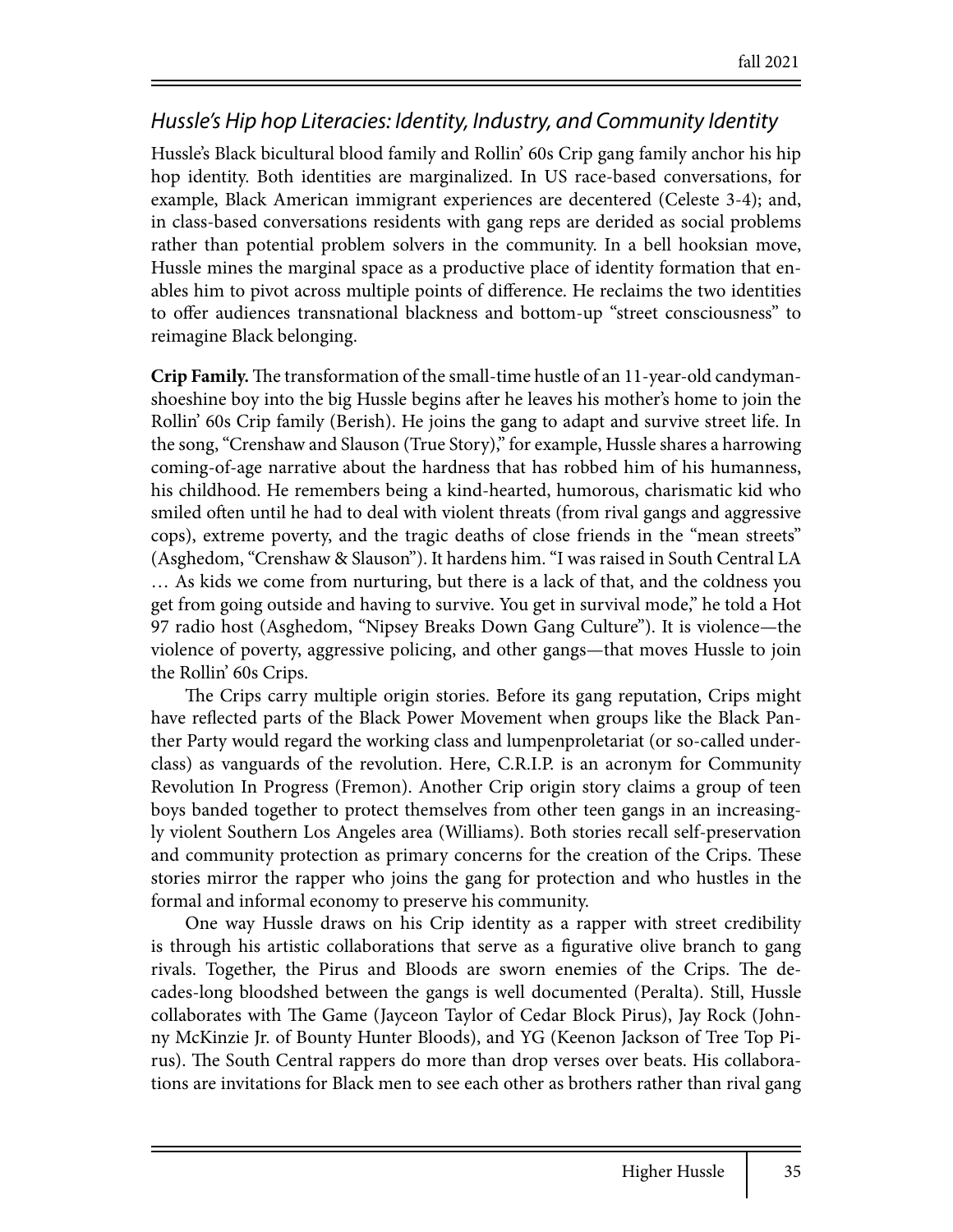members. This represents the political and cultural work—the higher Hussle—that he leverages to strengthen community.

Speaking to a Dallas based radio host who assumes he has left Rollin' 60s Crips, Hussle asserts:

I'm not out the gang. You don't get out of a gang, truthfully. You just, you redirect your energy. I'm not a gang banger. [T]hat ain't nothing you gone ever put down. Because, if you ever put it down you never were a part of it for real. You don't just hang up your rag and say I'm not from this community no more. (Asghedom, "Nipsey Hussle Talks About What His Real Name Means")

Hussle refuses to disavow his Crenshaw community—including his fellow gang members who comprise it. Hussle uses his affiliation with the Crips to further extend that figurative olive branch to law enforcement. In a letter to members of the Los Angeles Police Department (LAPD), Hussle writes:

Our goal is to work with the department to help improve communication, relationships and work towards changing the culture and dialogue between LAPD and the inner city. We want to hear about your new programs and your goals for the department as well as how we can help stop gang violence and help you help kids. (Madden and Carmichael)

The proposed Monday meeting with LAPD would have happened if it were not for Eric Holder who brutally murders Hussle a day earlier (Griffith). In the wake of Hussle's death, members of the LA Crips and Bloods discuss a cease-fire and a possible peace march. By Friday, once sworn enemies share a unity walk at the intersection of Crenshaw Boulevard and Slauson Avenue to honor the homegrown hip hop icon (Muhammad). Hussle offers us a "true story" to address violence—violence of extreme poverty, aggressive policing, and warring gang culture. On record and in real life, he uses his Crip family connection to stop violence, to broker peace.

**Eritrean (African American) Family**. Before his Hussle hip hop persona, Ermias Joseph Davidson Asghedom is a second-generation African immigrant child of an Eritrean father who flees war to settle in California in the 1980s. Throughout his childhood, Hussle learns about his East African heritage and as a teen takes a 3-month trip with his father to Eritrea where he connects with his African family and reconnects with African roots that shape his Black American identity (Jennings, "Nipsey Hussle had a Vision for South L.A."). Eritrea informs how Hussle considers coexistence as an African American and as a Rollin' 60s Crip to strengthen Black communities—local and transnational.

Returning to the Hot 97 interview, Hussle adds:

It was profound going over there. It made a huge impact. I was different. There is me before I went and me after I came back ... I was still knee-deep in what was going on in LA when I came back, but I had a different ... [Hussle pauses.] You know you got those two voices. [He points to his shoulder.] This one became a lot louder. I couldn't fake like I wasn't exposed to the way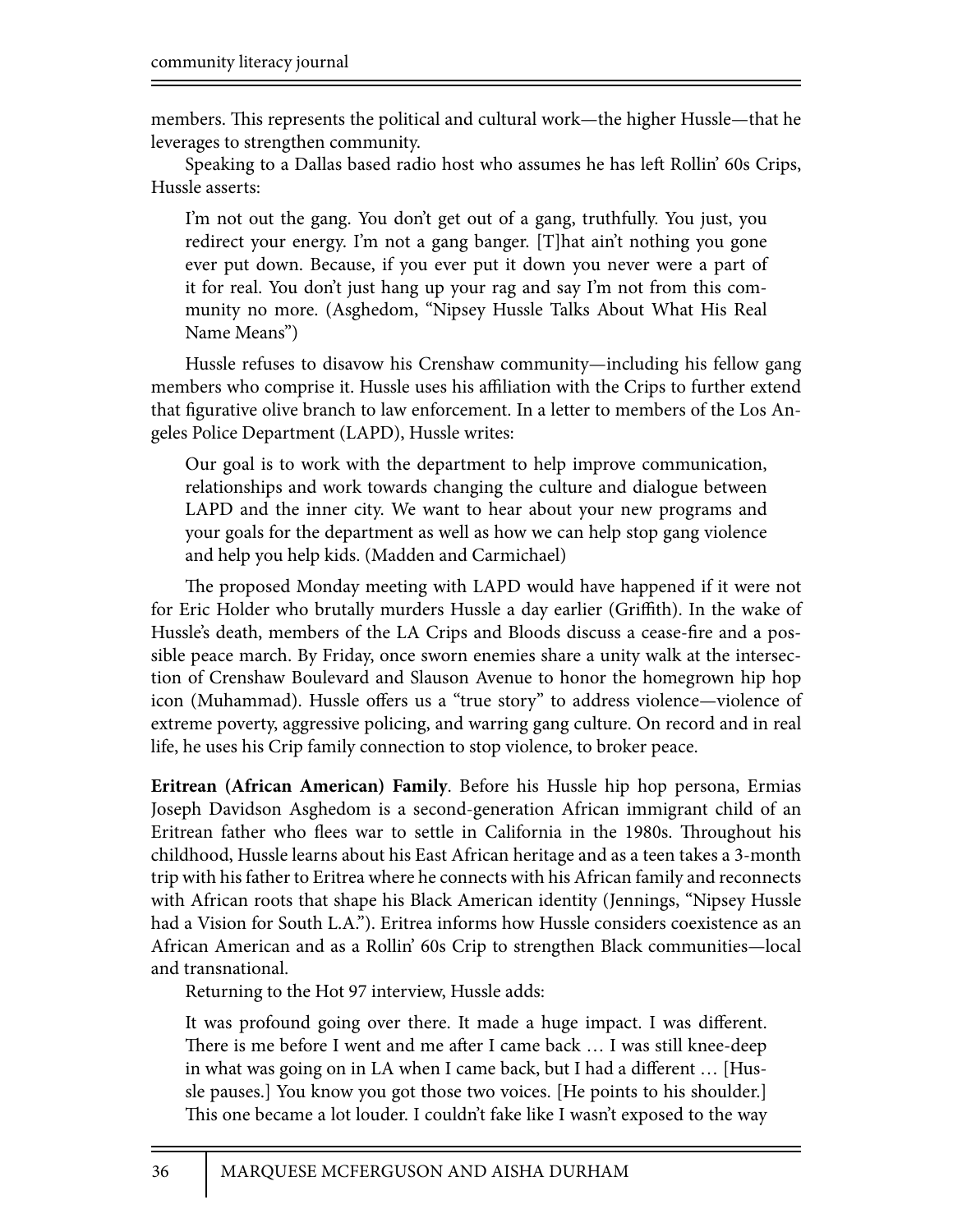things could be … I couldn't just embrace the narrative of this is how this shit goes and it is what it is. That [gang violence] wasn't reality to me no more. (Asghedom, "Nipsey Breaks Down Gang Culture")

In both radio interviews Hussle provides critical reflection about his West Side Crip and East African blood families that anchor his bicoastal, bicultural Black identity. Hussle does disavow violence; he does not diss members of his Crenshaw community. Building on Richardson and Imani Perry who describe the gangsta and outlaw figures respectively, Regina Bradley suggests cultural and social outcasts draw from experiences of otherness in generative ways to offer counternarratives about blackness (12-13). Hussle rescripts the dominant narrative about the gangsta as disposable, deviant, and wholly unproductive by demonstrating his own civic and cultural engagement. Moreover, he uses his life story of cultural citizenship to rewrite African Americanness within a global context of transnational blackness (Celeste). In doing so, Hussle offers the post hip hop generation an Afropolitan identity that is neither class nor country bound (Neal 152-153). He engages in what Anima Adjepong describes as a Afropolitan project by fusing his immigrant-raised African-sense of Eritrean ethnicity with his diaspora-defined Black American racial identity (249). His full embrace of all folks who make up the Black community characterizes one of Hussle's hip hop literacies.

#### *Industry*

Independence or self-reliance marks the "self-made" Black rapper in relation to a largely white-owned music industry. Independence is a second example of Hussle's hip hop literacies. Hussle develops his street grind as a teen. First, he bikes, buses, and walks five hours to create beats and record music in a one-hour free Saturday summer course at the Watts Tower Art Center (Jennings, "Tens of Thousands Mourn Nipsey Hussle"). He applies his dogged commitment to making music to selling mixtapes from the trunk of his car. Hussle copies the entrepreneurism that he witnesses on Slauson Avenue where Muslim brothers sell incense and the independent newspaper, *The Final Call* (Berish). It is the buy-Black capitalism magnified in Eritrea that becomes the blueprint for building his music business success, which is seen in his creative production, community-centered content, and contractual labor within and against an exploitive industry.

**Creative production.** Hussle gains notoriety because of his mic skills but it is his marketing of self-produced mixtapes that makes the rapper renown. Before he drops an album, Hussle relies on his local fanbase to market his "brand" and his mixtapes. Mimicking multinational corporations like Nike under late or consumer capitalism, Hussle advertises his new album with limited copies on social media. For Hussle, limited supply builds demand. He controls its distribution to promote scarcity and imbues abstract meaning to justify the upcharge of \$100 per copy. It works.

Addressing the Crenshaw album rollout in a radio interview, Nipsey said: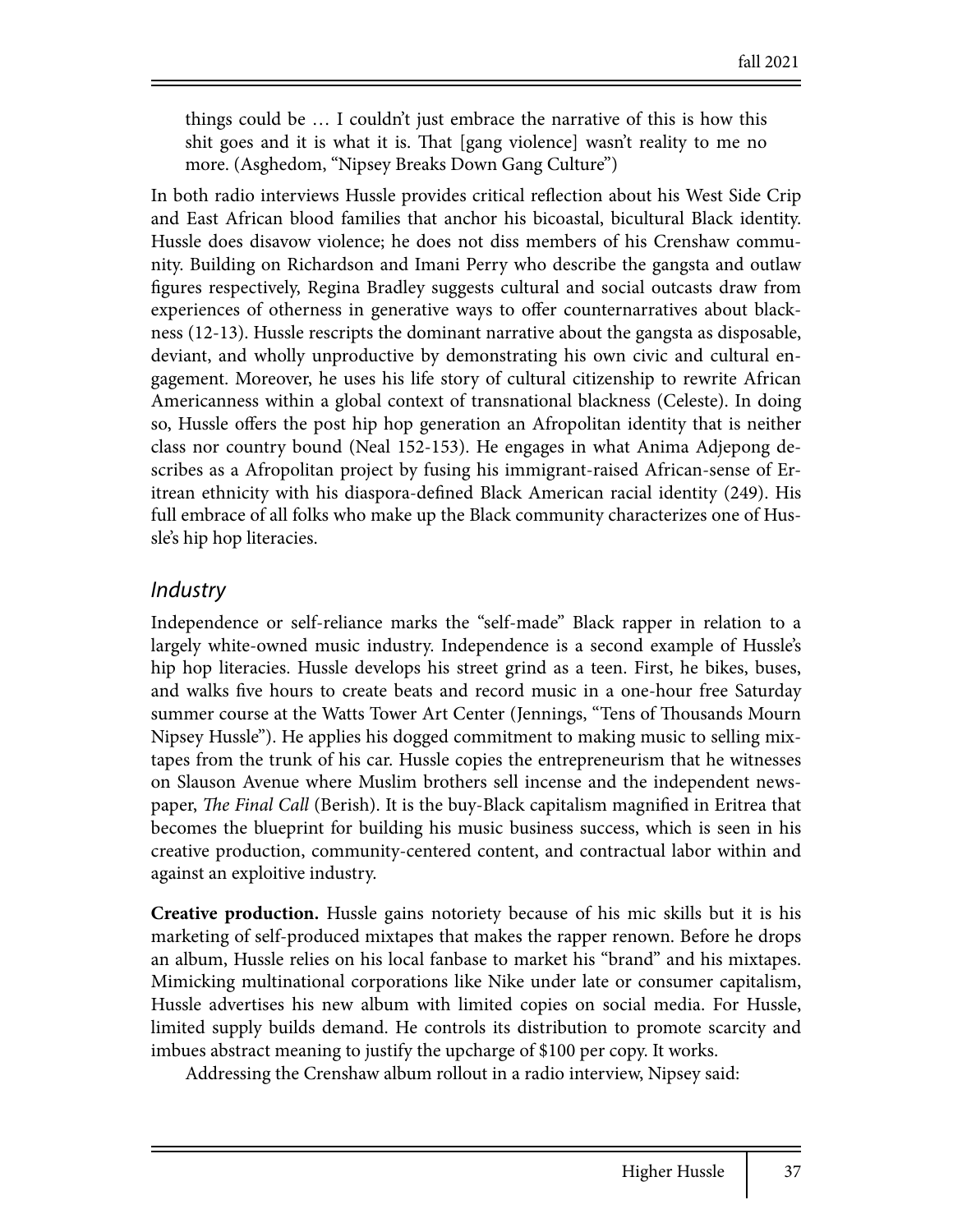Normally, you distribute your hard copies to retail. You send them to Best Buy, Target, your mom and pops [stores], but we didn't have a deal. We were indie. So we didn't have a retail relationship. So, we printed up our own hard copies and did a popup shop in L.A. We did a limited amount …

There is only a certain amount  $[of]$  J's  $[or$  Nike Jordan sneakers $]$  they are gonna release. It's only gonna be a certain amount of pieces. And that got people sitting around the corner camping out and paying high for it …

I realized its value in scarcity. Music is the opposite. If a billion people want it, a billion people can get it. But the hard copy version, imma do a thousand of these and sell them for a hundred dollars each. And I'm going to sign them and make them double down as a concert ticket. So, if you buy one of these hard copies, you can get into this concert that you can't buy tickets to. The first night in L.A. we sold the whole thousand. Jay Z bought 100 of them and the other 900 we sold at the popup shop. That opened my eyes to a lot as far as how we can approach the game different and be successful. (Asghedom, "Nipsey Hussle Talks Victory Lap")

The commercial success of the album fuels his desire to remain an independent artist. Unlike other aspiring young rappers who might cut a record deal to bank bonuses and company perks, Hussle's marketing suggests cutting the industry's "middleman" might maximize profits. His mixtapes and album sell without a major distributor. When he signs with Atlantic Records, Hussle retains ownership of his masters, which includes the legal right to license recordings to third parties to use in television shows, films, commercials, or sampled songs. He maintains his independence by retaining financial and creative control over his artistry.

**Contractual labor.** Contractual independence distinguishes Hussle from "rap niggas." In the song of the same phrase, he states "I own all the rights to all my raps, nigga," (Asghedom, "Rap Niggas"). Wordplay here works within and against capitalism. Capitalism develops from slavery when Black people are deemed property for white owners to extract unfettered labor without compensation. Capitalism hinges on slaveability or the ability to commodify both bodies and things through blackness (Smith 67). During the Jacksonian period, poor propertyless white people distinguish themselves from enslaved Black persons by asserting claims of ownership—ownership of their white bodies and white labor needed to enter contracts and later to vote (Ogbar 13). This race-class relationship, rooted in slavery, informs modern capitalism. Hussle calls attention to Black ownership at the same time he recalls blackness-as-commodity by deploying "nigga." He is not an owned rapper. Here, we might return to Richardson via Hussle who addresses hip hop as a negotiation between performing commodity (i.e., white-owned Black culture) and performing resistance (i.e., Black-owned Black culture). To be certain, music ownership does not guarantee Black radical politics. Independent label owner and convicted killer Suge Knight of Death Row Records is an example. Regardless, Hussle recognizes *a freedom* in owning his music—owning his Black self—in the music industry with the creation of his label All Money In (Asghedom, "Nipsey Breaks Down Gang Culture"). It is the economic freedom that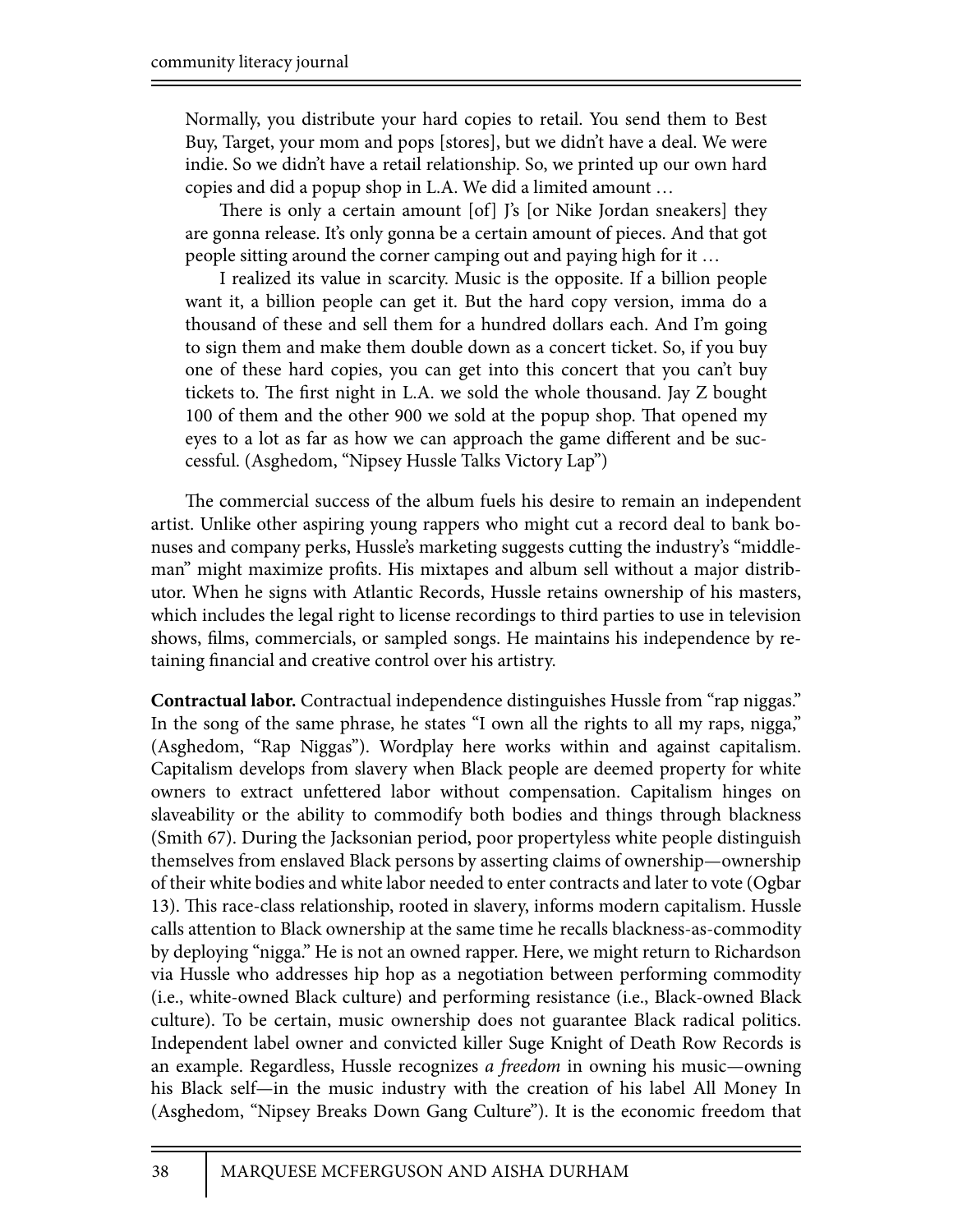translates to the creative and political empowerment for him and for members of the post hip hop generation.

**Community-centered content.** Hussle maintains creative freedom—marketing to a broader audience, remembering his Crenshaw roots. Mass appeal matters if Crenshaw comes. Hussle references the hyperlocal with album and song titles: Crenshaw, Slauson Boys I, Slauson Boys II, Fly Crippin, Blue Laces, and R.S.C for Life (Rollin Sixties Crip for Life) are examples. The street autoethnographer creates a sonic lifeworld in his mixtapes about the Crenshaw District. Hussle employs the African-derived collective-I or what Norman Denzin describes as the "universal singular" that mines a particular (Crenshaw) experience that is at once speaking to broader scenarios, stories, or struggles (268). Hussle provides an example by referencing the LA Lakers' Lebron James. "Lebron is from the hood. He from the struggle," Hussle said. "I think anyone who is a hip hop head and comes from the struggle, Nip Hussle is gonna be one of your favorite narratives and one of your favorite approaches to hip hop  $\dots$  He fits who I'm speaking to" (Asghedom, "Rap Radar").

Hussle's hip hop literacies is characterized by his claim of independence—his claim to owning his Black body and Black body of work. Even as a contracted artist, he adopts an agentic stance in an industry that wills rappers to bend to the will of the market. Hussle resists becoming a commodity or an owned rapper. We mark this as a resistance within and against capitalism. More than rappers negotiating a record deal, Hussle invites Black people to recognize our worth and value—our Black capital needed to build our communities.

#### *Community*

The refrain of community is echoed in all hip hop literacies. In music lyrics and media interviews, Hussle re-members his homeplace as a vibrant space where displaced, dispossessed people are rich in resilience and resourcefulness. The self-reliance he hones early on street corners and afterschool classes makes possible his "self-made" brand of hip hop entrepreneurism, which capitalizes his business investment for social change (Lombard 3; Madichie 169, 187). Hussle buys back his block. He buys two properties abandoned or devalued to create new space, new opportunities. The coworking space and clothing store extends Hussle's grassroots activism of paying forward by giving back. He is still brokering for people working above and under ground. Hussle's investments in Crenshaw properties are investments in Crenshaw people. We mark this form of Black capital, community investment, as the third articulation of Hussle hip hop literacies.

**Coworking space.** Hussle builds capital to reimagine his Crenshaw district. He partners with Black LA developer David Gross to build Vector90, which is a two-story property with private offices with coworking or shared spaces where entrepreneurs can grow their business without the big initial investment in property ownership (Gross). It is the first floor of Vector90 where Afrofuturity is concretized. The youth STEM (Science, Technology, Engineering, Math) program bridges California's inner city with Silicon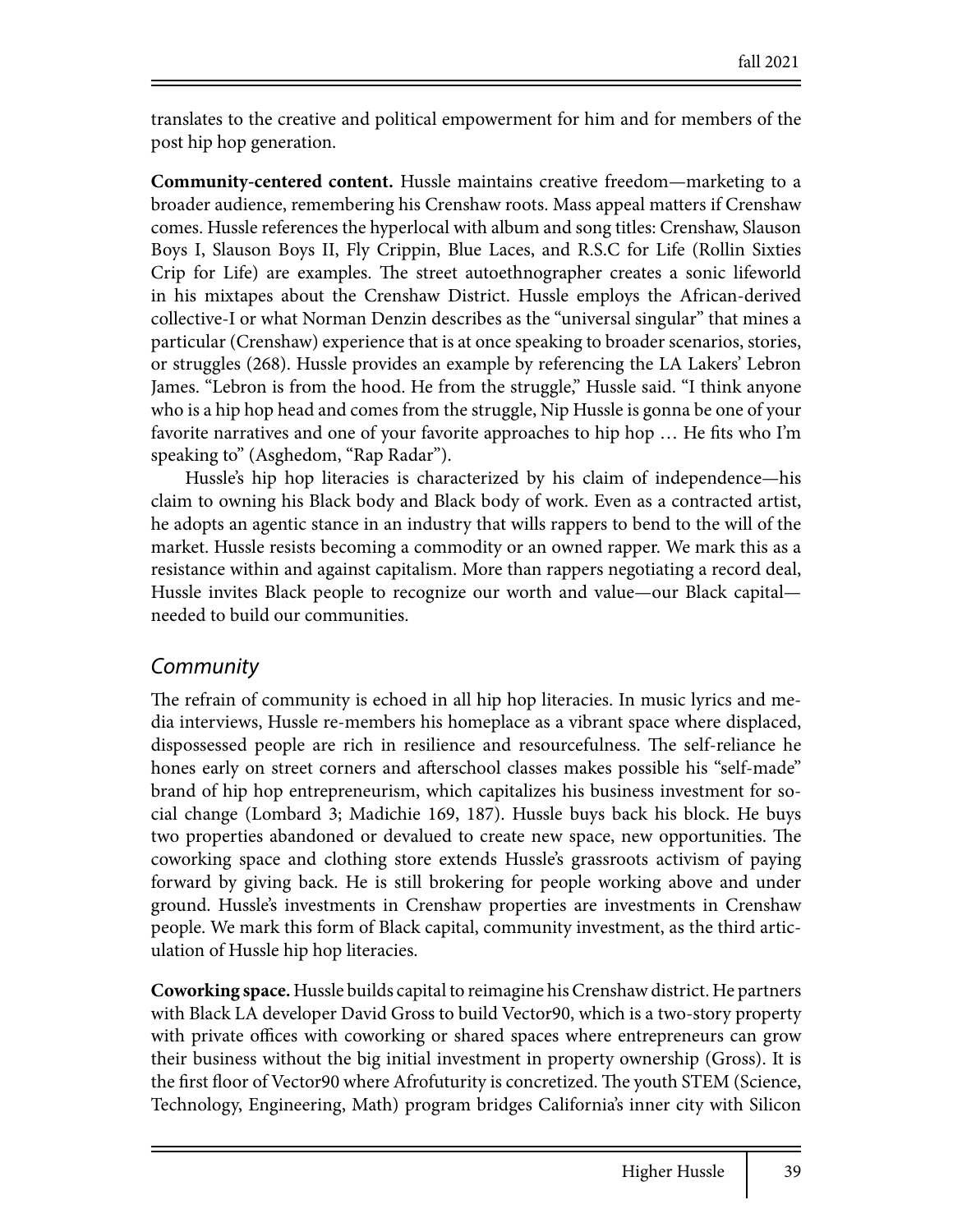Valley. There, we might see an aerospace engineer Aisha Bowe or computer scientist Alan Emtage in the making. The youth program is called, Too Big to Fail (Kelley). It recalls the public bailout of private corporations to prevent economic collapse and widespread catastrophe. Hussle takes a similar approach to Black inner city youth with his time, energy, and capital (Ekpo). In the Crenshaw District where some people see blight Hussle sees possibility. *Source* Writer, Ime Ekpo, reports the program might be modeled in Atlanta, Baltimore, and Washington DC. Hussle banks on Black capital.

**Marathon clothing store and brand.** Coming full circle, Hussle buys a clothing store and launches a designer line in the same shopping center where he used to sell music in the parking lot. It would be his second attempt after police raids and his brother's prison sentence (Asghedom, "Nipsey Hussle's Journey"). Fashioning himself after Jay Z and Puff Daddy, Hussle adopts the FUBU branding for the Crenshaw community. Crenshaw *is* the brand. One of its most profitable items is a plain shirt with cursive type that reads: Crenshaw. Representing Crenshaw is not the cultural appropriation of Forever 21, which markets Compton cool with its "NWA, Straight Outta Compton" shirts to a largely white consumer base (Tefler). Marathon is based in the Crenshaw district and employs residents, some of whom with previous criminal records, that serves as a testament to his commitment to an inclusive community where all people have value and valued interests.

The name Marathon itself is significant to consider how he perceives himself and his Crenshaw community. He said Marathon represents:

Endurance … It stands for staying down. It stands for not quitting and accepting the ups and downs of whatever game you commit yourself to and riding it out. Because that's the reality of greatness or success, it comes with a rollercoaster ride … To make that the basis of our fashion line, I look at it like we are honoring the people who ain't quit. We honor the people who stayed down. (Asghedom, "Nipsey Hussle's Journey")

The store opening, for Hussle, is not a sprint. It comes to represent a race he has run in community with resiliency. Two years later, Nipsey Hussle is murdered outside of the Marathon Clothing Store by Eric Holder, an assumed Rollin' 60s Crip gang member. "Nip put his heart and soul on Crenshaw and Slauson," his younger brother says at Hussle's funeral (Dalton). An Eritrean flag drapes the casket in a street of more than 20,000 mourners. Crenshaw and Slauson—the location of Marathon Clothing is renamed Nipsey Hussle Square (Nissen). "The marathon continues," is their rally cry for a community and a generation.

### *Conclusion: Homerun*

In this article, we pointed to the Higher Hussle—the bigger than hip hop literacies as critical social justice possibilities of freedom that Nipsey rescripts from the bottom-up. In music lyrics and media coverage, he described Black identity as gangsta and global, independence as a Black artist with creative and financial control, and Black capital *in and with* the community where he brokered peace and literally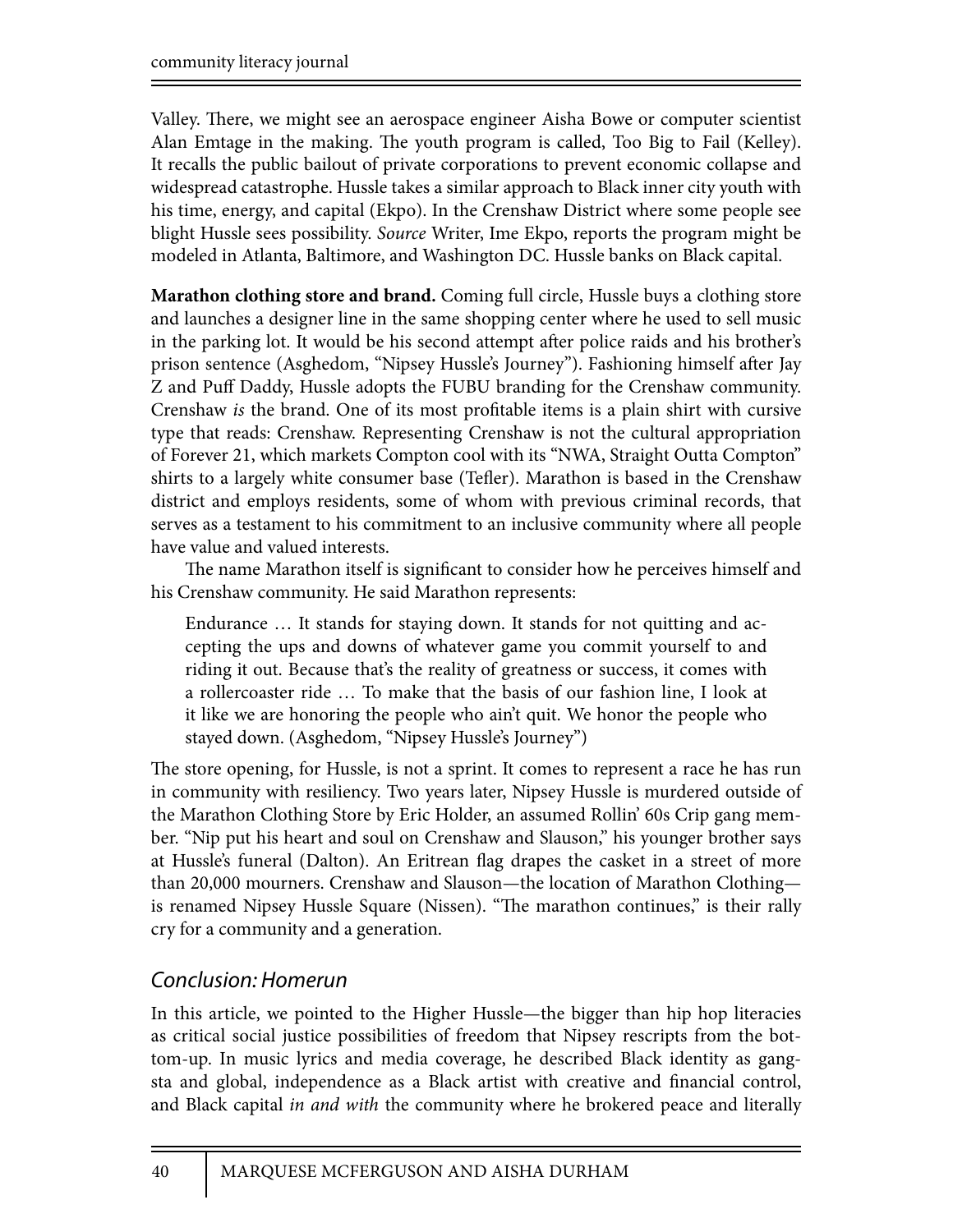built viable opportunities with Marathon and Vector90. We recognize these collectively as a form of emancipated blackness. When Hussle and his post hip hop generation contemporaries like Lamar dare to drop the mask to make room for different performances of masculinity, they provide permission for all of us to live out our full humanity.

We close by remembering Hussle and "Loaded Bases" (Asghedom). On the track from his debut studio album, Hussle lamented that the obstacles in the Crenshaw District should have blocked him from becoming a multimillion-dollar musician. They didn't. He "Willie Mays" them (Asghedom, "Loaded Bases"). With musical hits, Nipsey helped place Crenshaw players in better positions to win in life. The first base might have a Rollin' 60s Crips he employed at the Marathon clothing store, the second might have included a Crenshaw rapper signed to All Money In Records, and on third base there might have been a Too Big to Fail STEM kid encoding Afrofutures. The bases are loaded. Nipsey Hussle reminds us with Black solidarity, we are bound to win.

Ermias Asghedom you made it, home.

#### *Works Cited*

- Adjepong, Anima. "Afropolitan Projects: African Immigrant Identities and Solidarities in the United States." *Ethnic and Racial Studies*, vol. 41, no. 2, 2018, pp. 248– 66, doi:10.1080/01419870.2017.1281985.
- Asante Jr, M. K. *It's Bigger* !*an Hip Hop:* !*e Rise of the Post-Hip-Hop Generation*. Macmillan, 2018.
- Asghedom, Ermias. "Crenshaw & Slauson." *Crenshaw*, All Money In No Money Out, Inc, 2013. *Spotify*, www.open.spotify.com/album/1C5gVWv1k7r0LxsrIL8OL8.
- —. "Nipsey Hussle's Journey of Opening a Store in the Middle of His Hood in Crenshaw." *YouTube*, uploaded by World Star Hip Hop, 14 June 2017, www.youtube. com/watch?v=2FnFUCgo7x8.
- —. "Nipsey Breaks Down Gang Culture." *YouTube*, uploaded by HOT 97, 22 February 2018, www.youtube.com/watch?v=XEgPVv\_9\_W8.
- —. "Nipsey Hussle Talks About What His Real Name Means." *YouTube*, uploaded by 97.9 The Beat, 5 March 2018, www.youtube.com/watch?v=nomYSnSaXyA.
- —. "Loaded Bases." *Victory Lap*, All Money In No Money Out and Atlantic Records, 2018. *Spotify*, www.open.spotify.com/album/6rcbbhcm8Os7EiVRHP9Aef.
- —. "Rap Niggas." *Victory Lap*, All Money In No Money Out and Atlantic Records, 2018. *Spotify*, www.open.spotify.com/album/6rcbbhcm8Os7EiVRHP9Aef.
- —. "Rap Radar." *YouTube*, uploaded by Tidal, 1 January 2018, www.youtube.com/ watch?v=GVCNREwfGuM.
- —. "Nipsey Hussle Talks Victory Lap." *YouTube*, uploaded 97.9 The Box, 1 April 2019, www.youtube.com/watch?v=HctuJBXkHys&t=361s.
- Berish, Brett. "Self Made Tastes Better, Episode 7." *YouTube*, uploaded by Luc Belaire, 1 March 2018, www.youtube.com/watch?v=dJ6pgb4O6wA.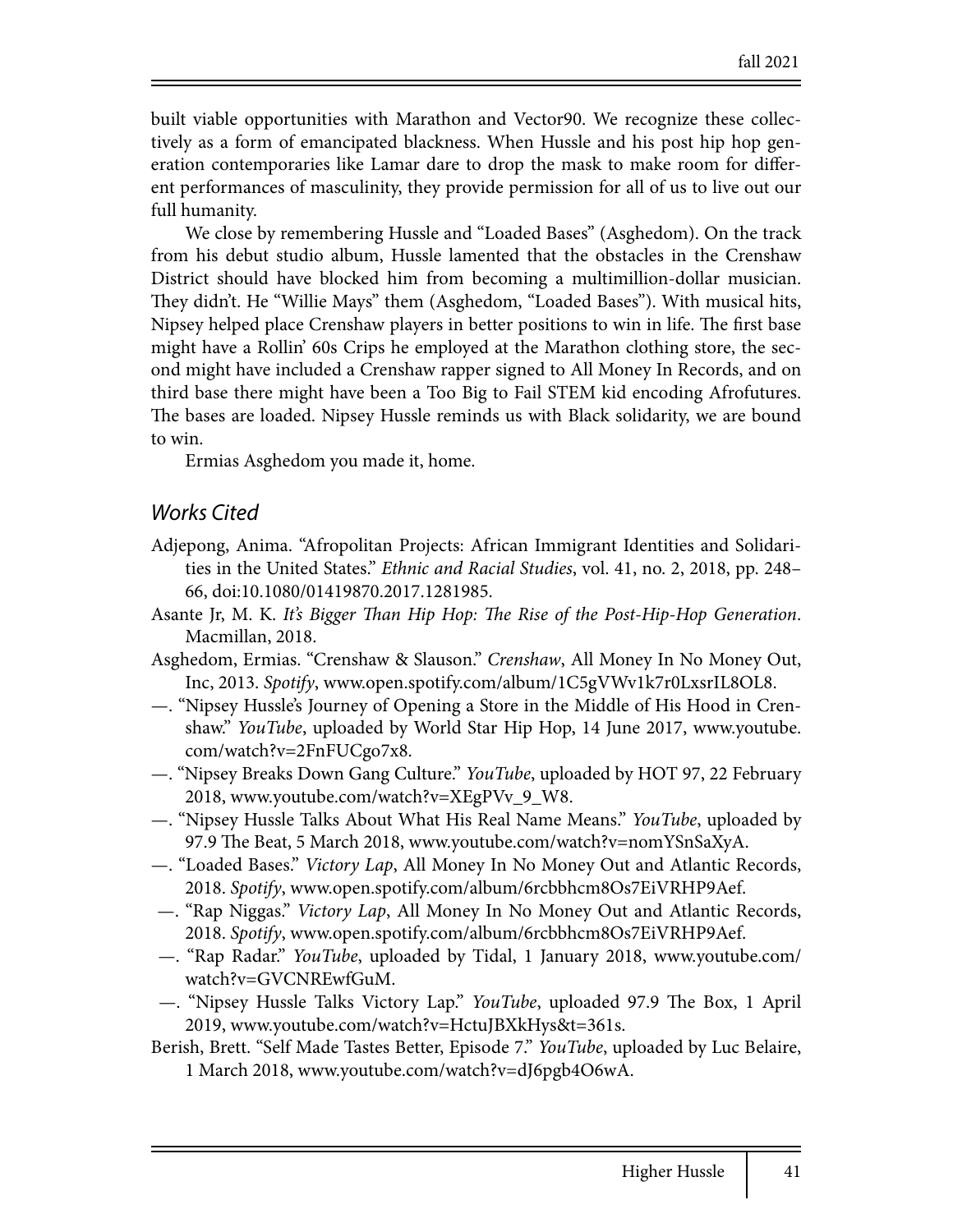- Bradley, Regina N. *Chronicling Stankonia:* !*e Rise of the Hip Hop South*. University of North Carolina Press, 2021.
- Celeste, Manoucheka. *Race, Gender, and Citizenship in the African Diaspora: Travelling Blackness*. Routledge/Taylor & Francis Group, 2017.
- Chang, Jeff. "Kendrick Lamar And The Post-Hip-Hop Generation." *Buzzfeed*, www. buzzfeed.com/zentronix/kendrick-lamar-and-the-post-hip-hop-generation. Accessed 20 July 2021.
- Gross, David. "Nipsey Hussle's Business Partner David Gross on Ownership." *You-Tube*, uploaded by Complex News, 25 October 2019, www.youtube.com/ watch?v=K-czYvcShW4.
- Dalton, Andrew. "Nipsey Hussle Becomes Face of Downtown LA on Day of Memorial." *AP News*, 11 April 2019, apnews.com/article/80c767701269460687cc401 6858d3ed9.
- Denzin, N. K. "Performing [Auto] Ethnography Politically." *Review of Education, Pedagogy, and Cultural Studies*, vol. 25, no. 3, 2003, pp. 257-278. doi:10. 1080/10714410390225894
- Durham, Aisha. "\_\_\_\_\_ While Black: Millennial Race Play and the Post-Hip-Hop Generation." *Cultural Studies ↔ Critical Methodologies*, vol. 15, no. 4, 2015, pp. 253–259, doi:10.1177/1532708615578414.
- Ekpo, Ime. "Nipsey Hussle Set to Launch STEM Programs in his Hometown of Crenshaw for the Youth." *The Source*, 8 February 2018, www.thesource. com/2018/02/08/nipsey-hussle-set-to-launch-stem-programs-in-his-hometownof-crenshaw-for-the-youth/.
- Forman, Murray. "Things Done Changed': Recalibrating the Real in Hip-Hop." *Popular Music and Society*, vol. 44, no. 4, 2020, pp. 1–27, doi:10.1080/03007766.2020. 1814628.
- Fremon, Celeste. "Behind the Crips mythos." *Los Angeles Times*, 20 November 2007, www.latimes.com/archives/la-xpm-2007-nov-20-et-book20-story.html.
- Gee, Andre. "How Tekashi 69 and Other Artists Highlight America's Trivialization of Gang Culture." *Uproxx*, 3 April 2018, www.uproxx.com/music/tekashitrivialization-gang-culture-hip-hop/.
- Gri%th, Janelle. "Nipsey Hussle's Planned Meeting with L.A. Police." *NBC News*, 1 April 2019, www.nbcnews.com/news/us-news/nipsey-hussle-s-planned-meetingl-police-gang-violence-go-n989676.
- Jackson II, Ronald L. *Scripting the Black Masculine Body: Identity, Discourse, and Racial Politics in Popular Media*. State University of New York Press, 2006.
- Jennings, Angel. "Tens of Thousands Mourn Nipsey Hussle." Los Angeles Times, 11 April 2019, www.latimes.com/local/lanow/la-me-ln-nipsey-hussle-funeral-memorial-staples-crenshaw-20190411-story.html.
- Jennings, Angel. "Nipsey Hussle Had a Vision for South L.A." *Los Angeles Times*, 7 April 2019, www.latimes.com/local/lanow/la-me-nipsey-hussle-south-eritreasouth-los-angeles-20190407-story.html.
- Kelley, Sonaiya. "With a New STEM Center and a Revolutionary Marketing Strategy, Nipsey Hussle is Music's Biggest Disruptor." *Los Angeles Times*,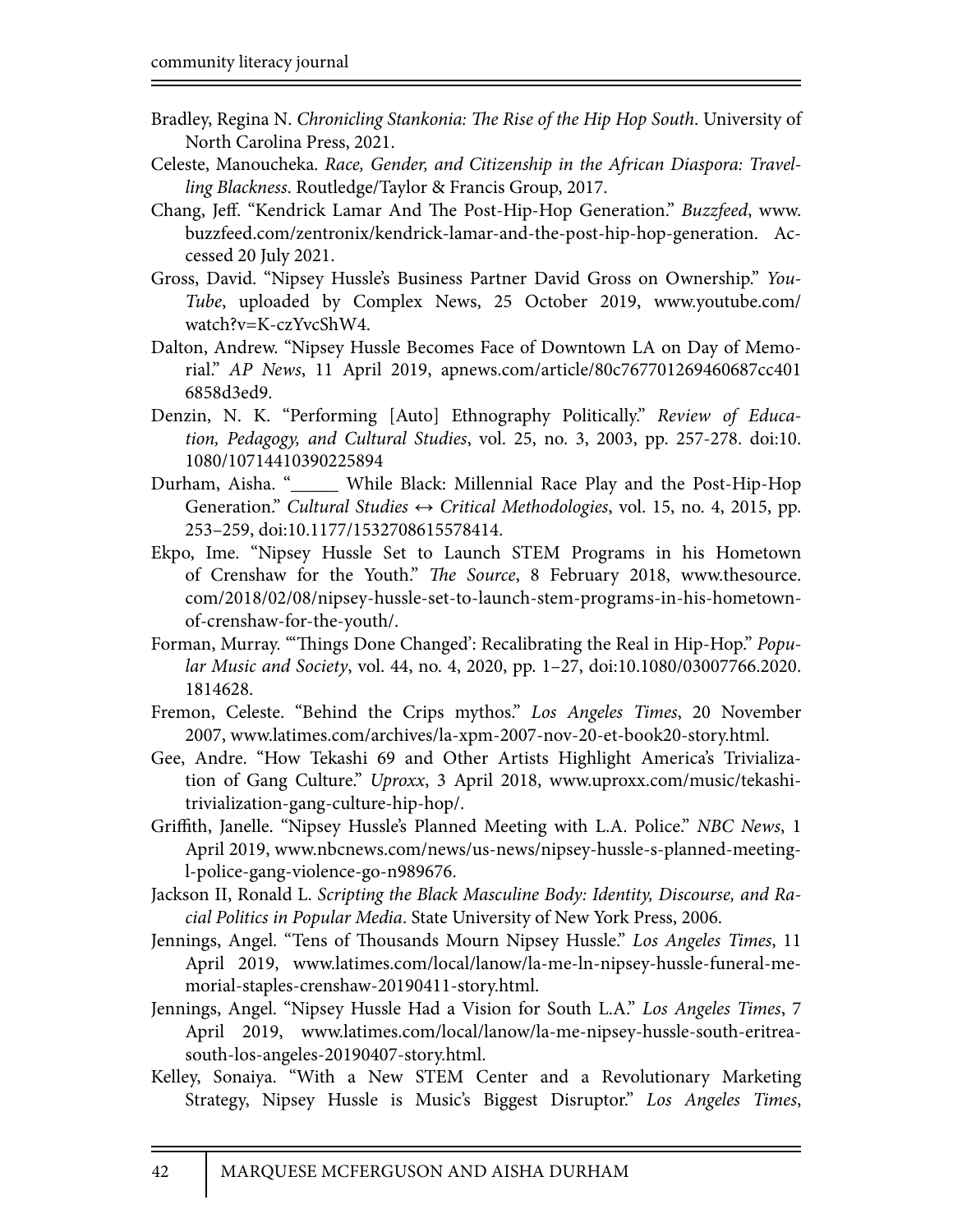16 March 2018. www.latimes.com/entertainment/movies/la-et-ms-nipsey-husslevector-90-victory-lap-.

- Kitwana, Bakari. *The Hip Hop Generation: Young Blacks and the Crisis in African American Culture*, 1st ed. Basic Civitas Books, 2002.
- Lombard, Kara-Jane. "Social Entrepreneurship in Youth Culture: Morganics, Russell Simmons and Emile 'XY?' Jansen." *Journal for Cultural Research*, vol. 16, no. 1, Routledge, 2012, pp. 1–20, doi:10.1080/14797585.2011.633833.
- Madden, Sidney, & Carmichael, Rodney. "Caught in the System." *NPR*, 12 December 2020, www.npr.org/2020/12/12/945454343/caught-in-the-system-nipseyhussle-lapd-.
- Madichie, N. O. (2011). Marketing Senegal Through Hip-Hop A Discourse Analysis of Akon's Music And Lyrics. Journal of Place Management and Development, vol. 4, no. 2, pp. 169-197. doi: http://dx.doi.org/10.1108/17538331111153179.
- Mauer, Marc, & Huling, Tracy. "Young Black Americans and the Criminal Justice System: Five Years Later." *The Sentencing Project*, October 1995, www.sentencingproject.org/wp-content/uploads/2016/01/Young-Black-Americans-and-the-Criminal-Justice-System-Five-Years-Later.pdf.
- McFerguson, Marquese L. "Unveiling Our Scars: Artist Statement." *The Review of Communication*, vol. 21, no. 1, Routledge, 2021, pp. 73–81, doi:10.1080/1535859 3.2021.1896024.
- McFerguson, Marquese L. "Outkasted Black Masculinity." *Reimagining Black Masculinities*, edited by Mark Hopson & Mika'il Petin. Lexington Books, 2020, pp. 67-73.
- Muhammad, Latifah. "L.A. Gangs Unite For March In Honor Of Nipsey Hussle." *Vibe*, 6 April 2019, www.vibe.com/news/entertainment/l-a-gangs-honornipsey-hussle-643140/#!.
- Neal, Mark Anthony. "N\*ggas in Paris: Hip-Hop in Exile." *Social Identities*, vol. 22, no. 2, Routledge, 2016, pp. 150–59, doi:10.1080/13504630.2015.1121571.
- Nissen, Dano. "South L.A. Intersection to be Renamed after Nipsey Hussle." *Variety,* 9 April 2019, www*.*variety.com/2019/music/news/south-l-a-intersectionto-be-named-after-nipsey-hussle-1203185233/.
- Ogbar, Jeffrey Ogbonna Green. *Hip-Hop Revolution : the Culture and Politics of Rap*. University Press of Kansas, 2007.
- Peralta, Stacy, director. *Crips and Bloods: Made in America*. San Francisco, Calif: Independent Television Service, 2008.
- Perry, Imani. *Prophets of the Hood : Politics and Poetics in Hip Hop* . Duke University Press, 2004.
- Richardson, Elaine. *Hip Hop Literacies*. Routledge, 2006.
- Richardson, Elaine. "Developing Critical Hip Hop Feminist Literacies: Centrality and Subversion of Sexuality in the Lives of Black Girls." *Equity & Excellence in Education*, vol. 46, no. 3, 2013, pp. 327–41.
- Richardson, Elaine, and Alice Ragland. #Stay woke: The language and literacies of the #Black Lives Matter movement. *Community Literacy Journal*, vol. 12, no. 2, 2018, pp. 27-56.